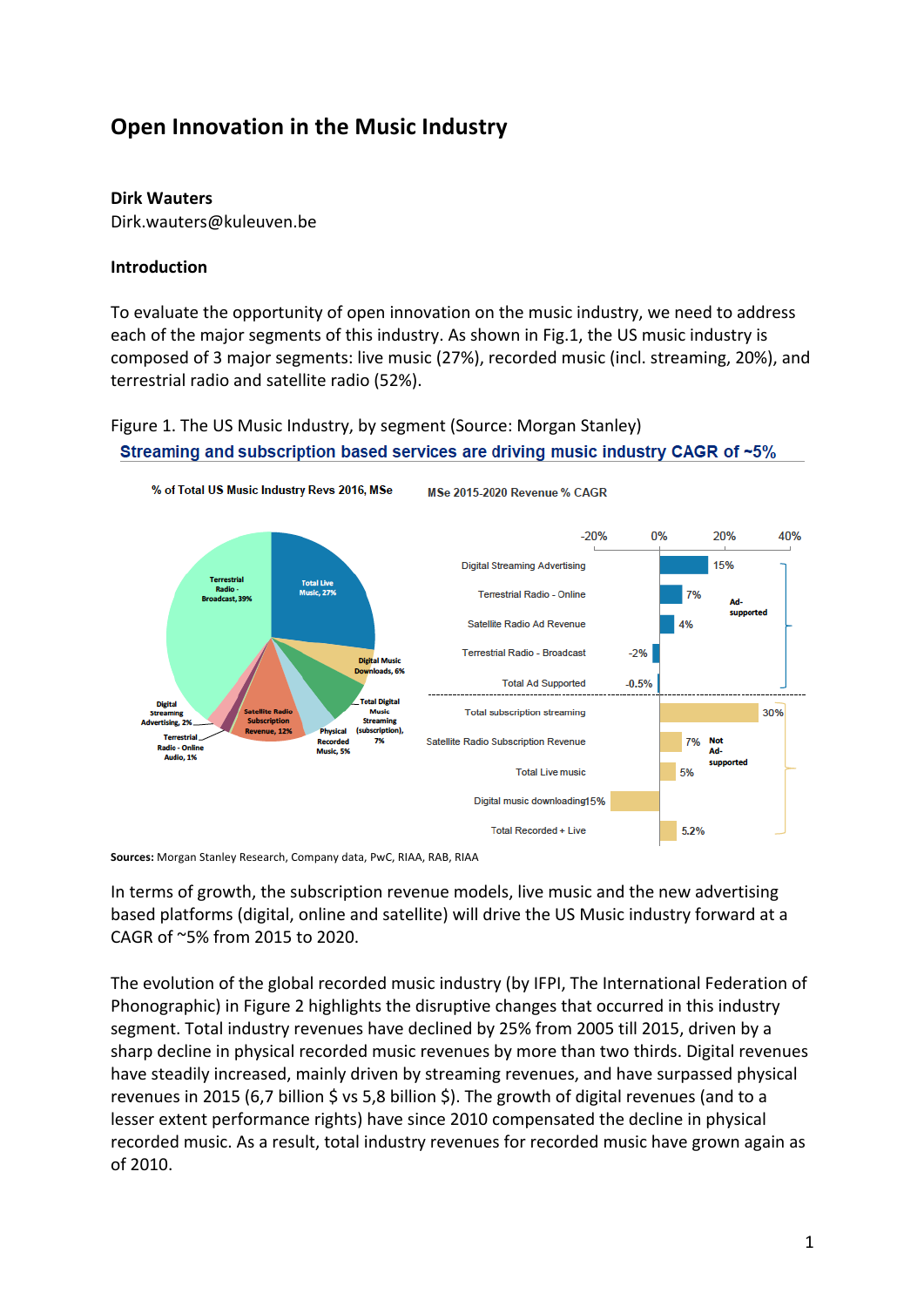In terms of industry structure, the big 3 record labels (Universal Music Group, Sony Music and Warner Music) hold a 63% market share, with independents increasing their share to 37%.



Figure 2. The global recorded music industry (Source: IFPI)

Source: IFPI, Global Music Report 2016

The second industry segment, live music, is thriving. Despite the abundance of platforms and high definition television, consumer demand for live music experience at concerts keeps growing. The largest concert operator, Live Nation, just announced that 2016 revenues grew by 15%.

In the third industry segment, radio, the classical terrestrial broadcast industry, which relies on advertising, will gradually decline, whereas online and satellite radio will grow by single digits.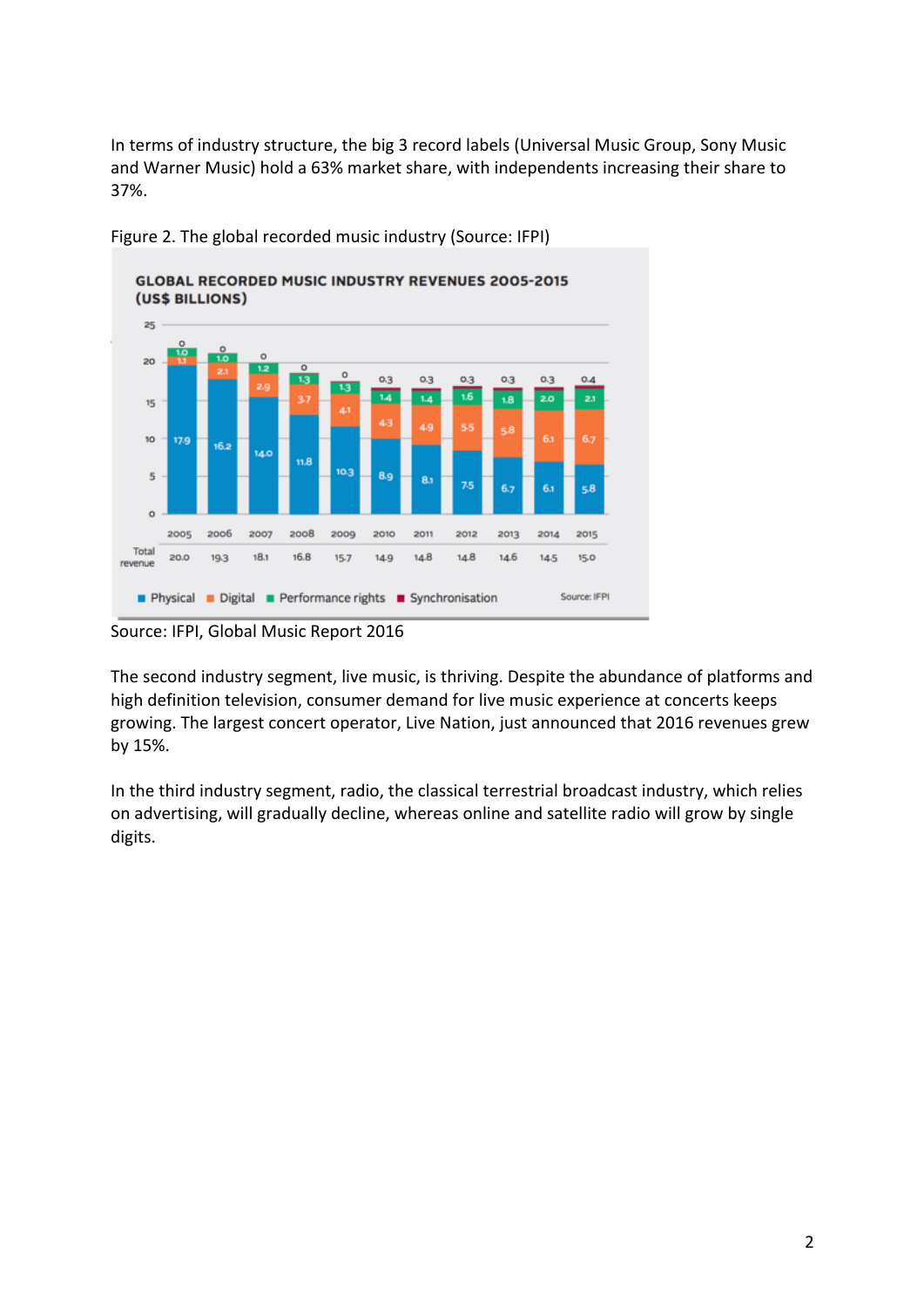#### **Open Innovation in the Music Industry**

In his book on Open Services Innovation (Chesbrough, 2011) Henry Chesbrough illustrates the opportunities for open innovation in the music industry. He elaborates the potential of co-creation as an alternative vision for music production and distribution. Artistshare, the first crowdsourcing platform, is highlighted as a new kind of patronage company to link fans with their favorite artists. Tastemakers such as Popcuts are described as examples of cocreation in the promotion of music. He describes a new digital age music model as an alternative model to the traditional record company business model. He concludes that "...the business models that will succeed in the future music business will be those that help artists connect to their audiences, empower audiences to find artists they enjoy, capitalize on the enthusiasm of fans for certain artists, and spark co-creation between both groups". (Chesbrough, 2011)

Fast forwarding to 2017, we notice that the promises of the new digital model and the new players have not completely been realized. On the one hand, Artistshare has evolved into a record label and has won 10 Grammy awards for its artists since 2005. Popcuts on the other hand has closed its doors in 2012. "We set out with a grand vision: repair the broken economics of the music industry," wrote the retailer's co-founders, Kevin Lim, Hannes Hess and Yiming Liu, in a notice today on their web site that was also e-mailed and tweeted to customers. "We had high hopes for this new model to change the way music is sold in the digital age, but we weren't able to realize this promise. One reason is that margins on 99-cent downloads are small, and they're even smaller when you're allotting part of it to fund rewards for previous buyers. So it's inherently difficult to turn a music download store into a profitable business." Popcuts' founders further stated that they "probably could have been much more aggressive in convincing music labels and distributors to sign up for our idea." (Internet retailer, 2012)

In 2017, the 3 major record companies still dominate the industry, even though

#### The blockbuster effect



independents continue to gain market share. Through lower production costs, the 'long tail' supply of music has substantially increased. However, the money is to be made in the 'head', i.e. in the hits. In a study of digital music purchases, Anita Elberse of Harvard Business School notes that 96% of music tracks sold fewer than 100 copies and 40% (3,5 million songs) were purchased just once (Economist, 2017). This compared to 91% of tracks selling fewer than 100 copies in 2007. A similar trend towards 'hits' has occurred in streaming. According to BuzzAngle Music, in 2016 the top 1.000 songs accounted for 23% of total streams, up from 19% in 2015. (Economist, 2017)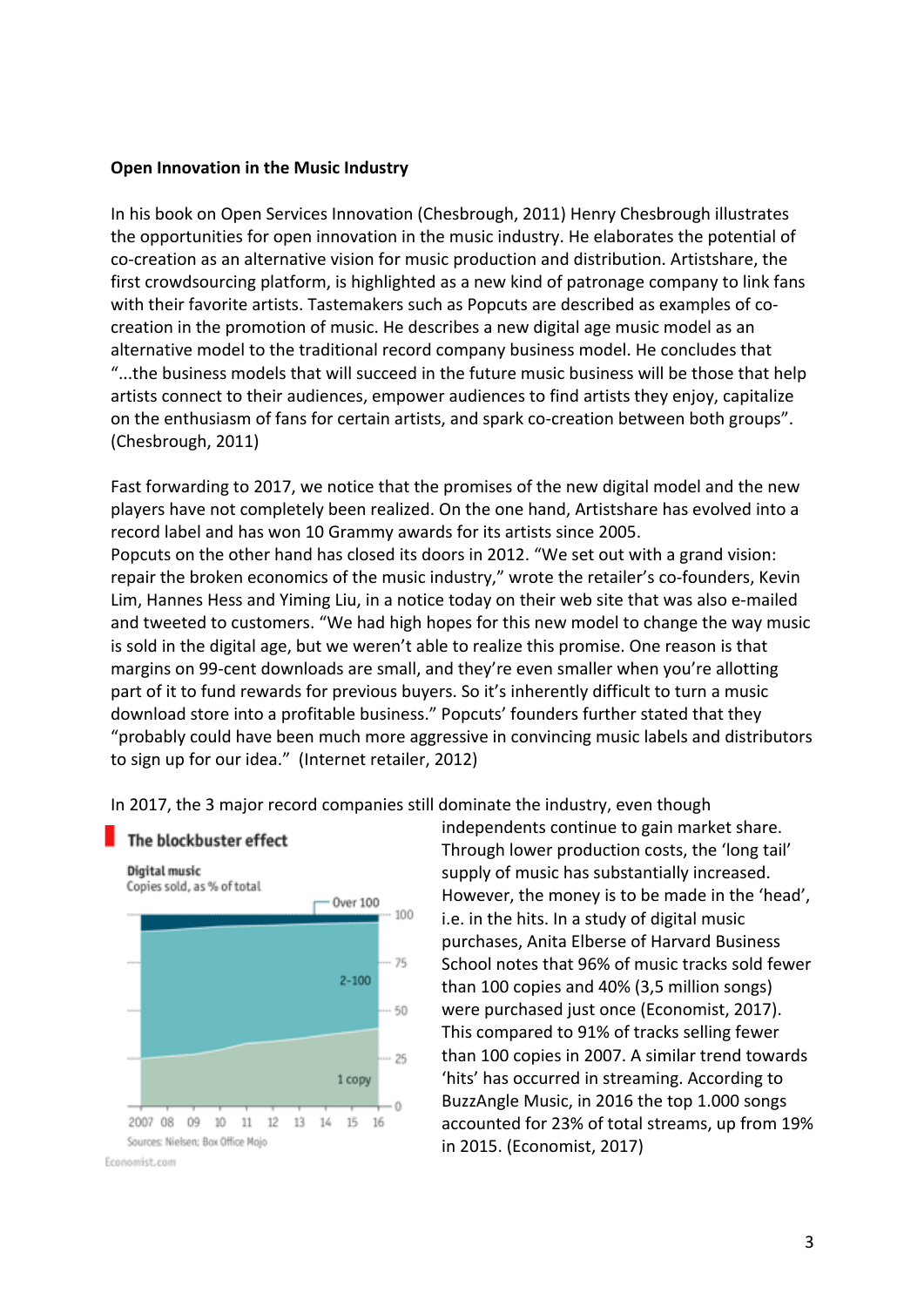The battle for dominance in the music industry is fought in two domains. The first is the battle for free (or ad-supported) music, where the social platforms such as Facebook and Youtube, aim for the maximum amount of eyeballs or 'ears' to monetize advertising. The second is the battle for premium or subscription content, where platforms such as Spotify in music or Netflix in video offer ad-free content, comfort and personalized recommendations to paying subscribers. Spotify now has 100 million subscribers, of which 40 million paying subscribers.

Today's recommendation algorithms tend to exploit known preferences of consumers more than to encourage exploration of new, unfamiliar content. This makes it more difficult for independent producers to get noticed amidst the abundant choice consumers face.

After the hemorrhage the music industry suffered, the 'incumbents' have adapted reasonably well since 2010. One strategy they adopted was to close 360° contracts with their artists, in which they also received a share of the live concert revenues in return for early marketing investments.

The labels have also concluded profitable contracts with the streaming platforms, which have become the major growth driver for the recorded music industry segment.

Of the almost 2/3 of revenues that streaming platforms such as Spotify and Pandora pay out to content providers, 73% goes to the record labels, 11% to the artists and 16% to the songwriters/publishers. 



Source: TechDirt

The Economist concludes that the paradox of the entertainment industry today is that the biggest crowds will increasingly gravitate to just a small number of the most popular hits. Previously, this was explained by scarcity and physical limits on production and distribution. Today, even in a potentially unlimited digital marketplace, social networks, recommendation algorithms and rankings focus people attentions on just a few items in the same way. Technology has given people too many choices, and then instantly relieved them of the need to make them (Economist, 2017).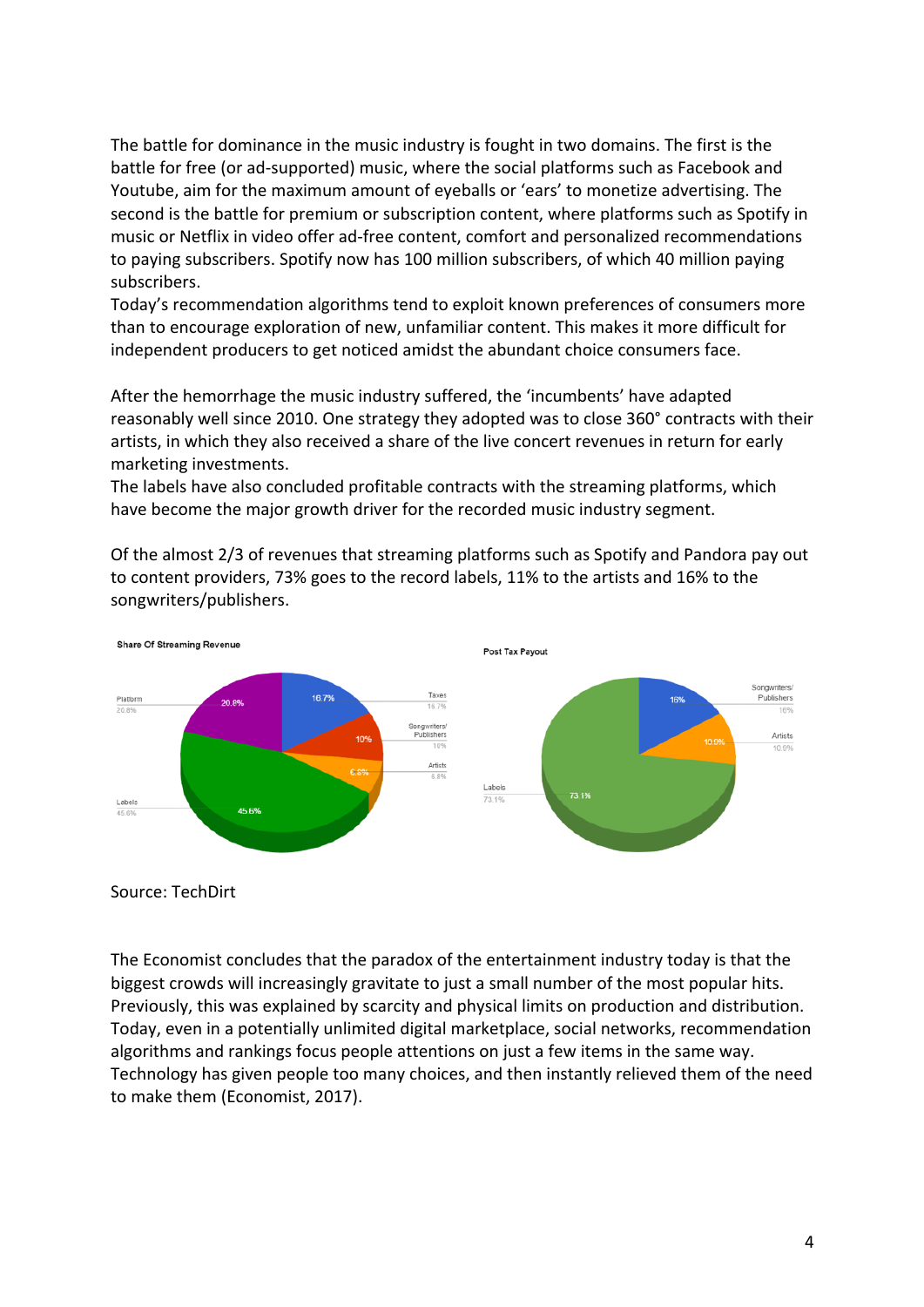# **Opportunities for Open Innovation in today's music industry**

Opportunities remain for players in today's music industry to leverage open innovation to strengthen their market position.

In the radio segment, a major opportunity for terrestrial broadcasters is the switch to digital terrestrial (DAB) and to online radio, which greatly increases the number of channels, and therefore increased choice and opportunity for better consumer segmentation. In cooperation with festivals, temporary 'event' channels can be created for targeted audiences. An inside/out opportunity is the commercialization of 'playlists', to nontraditional radio audiences and making them available on other digital platforms.

In the live music segment, opportunities for open innovation abound first for enhancing the experience at the venue or for automation of its operations, in cooperation with third parties. Social wearables are an example specific for live events. Another opportunity is the use of live streaming, or even virtual reality to offer the live experience to international audiences or to re-live the concert again at a later time. A big trend in live music events is the steady proliferation of mobile use and social media. Serving as a "one-stop shop" for every concert necessity, phones can hold tickets, make payments, arrange GPS-specific meet-ups with friends, and more. (NBCnews, 2014)

In recorded music, the challenge for the independents and for new artists is to break through in today's abundant choice and against the pull of the 'blockbuster' artists and major labels. Partnering with platform challengers and promoting recommendation algorithms that strive for exploration of diversity and of new offerings will assist meeting this challenge. An inside out opportunity for the digital platforms is to license the recommendation or machine learning technology for non-related applications or domains.

Across all segments, synergies between major brands can be realized by offering the consumer the 360° experience originating from a major brand.

## **Conclusion**

In conclusion, the breadth and depth of changes to the music industry through open innovation as predicted by Henry Chesbrough have not quite occurred. The industry itself has nevertheless further evolved and is adapting to the new digital reality, whereby the subscription streaming model and live music have become the major growth drivers. In this new environment, new opportunities for open innovation arise in each of the industry segments.